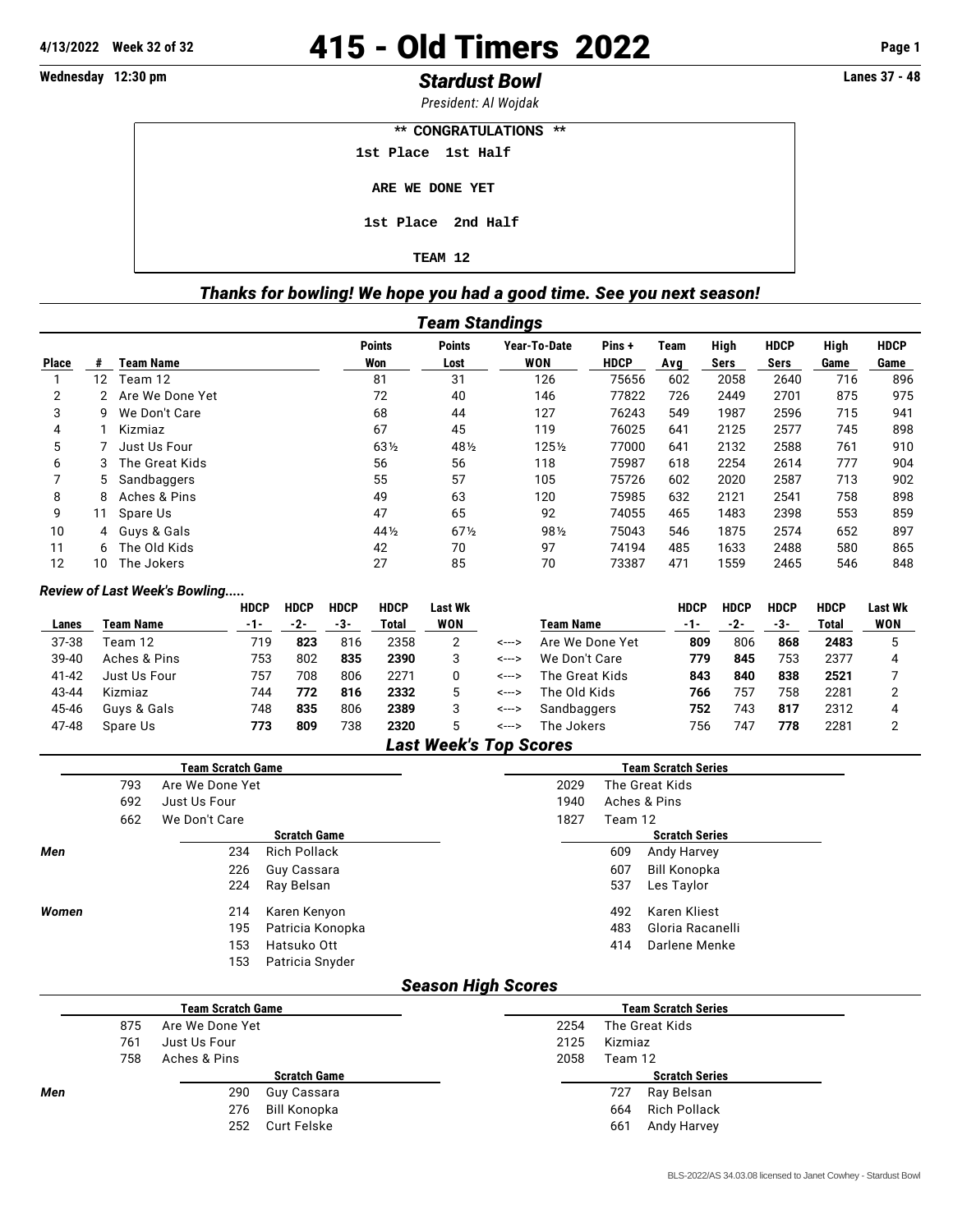**4/13/2022 Week 32 of 32 415 - Old Timers 2022 Page 2**

## *Season High Scores - Continued*

| Women                  |                                   | 267<br>223<br>221          | Karen Kenyon<br>Patricia Konopka<br><b>Bernadette Taylor</b> |             |                                                             |          |             | 583<br>524<br>521 |             | Gloria Racanelli<br>Vickie Blonda<br>Karen Kliest |            |               |             |             |
|------------------------|-----------------------------------|----------------------------|--------------------------------------------------------------|-------------|-------------------------------------------------------------|----------|-------------|-------------------|-------------|---------------------------------------------------|------------|---------------|-------------|-------------|
|                        |                                   |                            |                                                              |             | Individual High Averages                                    |          |             |                   |             |                                                   |            |               |             |             |
| Men<br>Women           | 208.01<br>171.21                  | Ray Belsan<br>Karen Kenyon |                                                              |             | <b>Bill Konopka</b><br>192.01<br>Gloria Racanelli<br>154.69 |          |             |                   |             | 190.97 Andy Harvey<br>148.08                      |            | Vickie Blonda |             |             |
|                        |                                   |                            |                                                              |             | <b>Team Rosters</b>                                         |          |             |                   |             |                                                   |            |               |             |             |
|                        |                                   |                            |                                                              |             |                                                             |          |             |                   |             |                                                   | High       | High          | <b>HDCP</b> | <b>HDCP</b> |
| ID#<br>1 - Kizmiaz     | Name                              |                            | Avg                                                          | <b>HDCP</b> | Pins Gms                                                    |          | -1-         | $-2-$             | -3-         | <b>Total</b>                                      | Game       | Sers          | Game        | Sers        |
|                        | 26 Al Pernice                     |                            | 182                                                          | 16          | 12626                                                       | 69       | 125         | 172               | 200         | 497                                               | 235        | 626           | 252         | 677         |
| 25                     | <b>Claudette Pernice</b>          |                            | 137                                                          | 56          | 11165                                                       | 81       | a137        | a137              | a137        | 411                                               | 186        | 504           | 245         | 681         |
|                        | 102 Mike Shoffner                 |                            | 139                                                          | 54          | 12596                                                       | 90       | 159         | 140               | 156         | 455                                               | 194        | 513           | 250         | 681         |
| 31                     | <b>Curt Felske</b>                |                            | 183                                                          | 15          | 15935                                                       | 87       | a183        | a183              | a183        | 549                                               | 252        | 660           | 269         | 717         |
|                        | 2 - Are We Done Yet               |                            |                                                              |             |                                                             |          |             |                   |             |                                                   |            |               |             |             |
| 19                     | <b>Bill Konopka</b>               |                            | 192                                                          | 7           | 18241                                                       | 95       | 216         | 189               | 202         | 607                                               | 276        | 676           | 287         | 709         |
| 112                    | Patricia Konopka                  |                            | 138                                                          | 55          | 13115                                                       | 95       | 137         | 134               | 195         | 466                                               | 223        | 580           | 284         | 763         |
| 14                     | Ray Belsan                        |                            | 208                                                          | 0           | 18721                                                       | 90       | 171         | 182               | 224         | 577                                               | 279        | 727           | 279         | 727         |
| 18                     | Guy B. Cassara                    |                            | 188                                                          | 10          | 16389                                                       | 87       | 210         | 226               | 172         | 608                                               | 290        | 694           | 307         | 745         |
|                        | 3 - The Great Kids                |                            |                                                              |             |                                                             |          |             |                   |             |                                                   |            |               |             |             |
| 66                     | <b>Rich Pollack</b>               |                            | 186                                                          | 12          | 17315                                                       | 93       | 225         | 234               | 192         | 651                                               | 248        | 664           | 262         | 712         |
| 125                    | Michel Weber                      |                            | 87                                                           | 101         | 6273                                                        | 72       | 96          | 61                | 90          | 247                                               | 118        | 314           | 221         | 620         |
| 101                    | Mike Henry                        |                            | 155                                                          | 40          | 13035                                                       | 84       | 164         | 169               | 189         | 522                                               | 213        | 532           | 258         | 667         |
|                        | 32 Andy Harvey                    |                            | 190                                                          | 9           | 18333                                                       | 96       | 194         | 212               | 203         | 609                                               | 248        | 661           | 266         | 715         |
| 4 - Guys & Gals<br>100 | <b>Bob Carlson</b>                |                            | 140                                                          | 54          | 12669                                                       | 90       | 137         | 159               | 124         | 420                                               | 192        | 531           | 249         | 702         |
| 41                     | Darlene Menke                     |                            | 130                                                          | 63          | 11757                                                       | 90       | 141         | 126               | 147         | 414                                               | 196        | 493           | 257         | 676         |
| 119                    | George Palmer                     |                            | 130                                                          | 63          | 12520                                                       | 96       | 116         | 143               | 120         | 379                                               | 202        | 484           | 269         | 685         |
|                        | 120 Karen Kliest                  |                            | 146                                                          | 48          | 14076                                                       | 96       | 126         | 179               | 187         | 492                                               | 189        | 521           | 244         | 674         |
|                        | 5 - Sandbaggers                   |                            |                                                              |             |                                                             |          |             |                   |             |                                                   |            |               |             |             |
| 77                     | Joyce Bednowicz                   |                            | 131                                                          | 62          | 10637                                                       | 81       | 126         | 118               | 146         | 390                                               | 201        | 475           | 268         | 664         |
| 79                     | Lou Bednowicz                     |                            | 155                                                          | 40          | 12611                                                       | 81       | 146         | 132               | 179         | 457                                               | 222        | 543           | 269         | 669         |
| 78                     | Les Taylor                        |                            | 170                                                          | 27          | 14793                                                       | 87       | 179         | 189               | 169         | 537                                               | 247        | 609           | 276         | 696         |
| 76                     | <b>Bernadette Taylor</b>          |                            | 146                                                          | 48          | 12314                                                       | 84       | 125         | 128               | 147         | 400                                               | 221        | 513           | 270         | 669         |
|                        | 6 - The Old Kids                  |                            |                                                              |             |                                                             |          |             |                   |             |                                                   |            |               |             |             |
|                        | 33 Hatsuko Ott                    |                            | 132                                                          | 61          | 12704                                                       | 96       | 152         | 153               | 144         | 449                                               | 168        | 459           | 231         | 648         |
| 107                    | Sue Kligis                        |                            | 123                                                          | 69          | 11513                                                       | 93       | 94          | 114               | 92          | 300                                               | 170        | 449           | 249         | 665         |
| 122                    | Linda Mastro                      |                            | 89                                                           | 99          | 6886                                                        | 77       | 93          | 74                | 91          | 258                                               | 126        | 335           | 229         | 644         |
|                        | 21 Tom Murray                     |                            | 141                                                          | 53          | 11006                                                       | 78       | 145         | 134               | 149         | 428                                               | 181        | 499           | 234         | 664         |
|                        | 7 - Just Us Four                  |                            |                                                              |             |                                                             |          |             |                   |             |                                                   |            |               |             |             |
|                        | 9 Vickie Blonda                   |                            | 148                                                          | 46          | 12439                                                       | 84       |             |                   |             | 0                                                 | 212        | 524           | 260         | 695         |
| 70                     | Jack VandenBrock                  |                            | 166<br>163                                                   | 30<br>33    | 16008<br>15234                                              | 96<br>93 | 172<br>147  | 157<br>138        | 182<br>159  | 511<br>444                                        | 243<br>234 | 584<br>586    | 278<br>269  | 686<br>691  |
|                        | 34 Al Wojdak<br>37 Jim Nemecek Sr |                            | 164                                                          | 32          | 9887                                                        | 60       | 144         | 143               | 191         | 478                                               | 213        | 589           | 256         | 718         |
|                        | 126 Mike Ciavarelli               |                            | 175                                                          | 22          | 6329                                                        | 36       | 180         | 156               | 160         | 496                                               | 236        | 608           | 265         | 695         |
|                        | 8 - Aches & Pins                  |                            |                                                              |             |                                                             |          |             |                   |             |                                                   |            |               |             |             |
|                        | 115 Karen Kenyon                  |                            | 171                                                          | 26          | 13012                                                       | 76       | 175         | 176               | 214         | 565                                               | 267        | 647           | 296         | 734         |
| 64                     | Filipe Hernandez                  |                            | 148                                                          | 46          | 11891                                                       | 80       | 128         | 165               | 149         | 442                                               | 221        | 491           | 268         | 649         |
| 127                    | Larry Nelson                      |                            | 134                                                          | 59          | 3639                                                        | 27       | 121         | 136               | 153         | 410                                               | 194        | 479           | 250         | 647         |
| 5                      | <b>Bill Kretschner</b>            |                            | 179                                                          | 18          | 15426                                                       | 86       | 179         | 175               | 169         | 523                                               | 227        | 634           | 251         | 715         |
| 28                     | <b>Bill Tsiodras</b>              |                            | 162                                                          | 34          | 11866                                                       | 73       |             |                   |             | 0                                                 | 227        | 585           | 267         | 705         |
|                        | 9 - We Don't Care                 |                            |                                                              |             |                                                             |          |             |                   |             |                                                   |            |               |             |             |
| 108                    | Sharyn Bolivar                    |                            | 122                                                          | 70          | 6983                                                        | 57       |             |                   |             | 0                                                 | 157        | 423           | 233         | 651         |
| 124                    | Phylis Coffin                     |                            | 120                                                          | 72          | 10475                                                       | 87       | 122         | 145               | 98          | 365                                               | 173        | 424           | 247         | 653         |
| 39                     | Gloria Racanelli                  |                            | 154                                                          | 41          | 13922                                                       | 90       | 171         | 171               | 141         | 483                                               | 224        | 583           | 266         | 709         |
| 45                     | Rick Vivona                       |                            | 153                                                          | 42          | 13383                                                       | 87       | 165         | 180               | 160         | 505                                               | 213        | 544           | 261         | 685         |
| 36                     | Dave O'Neil                       |                            | 167                                                          | 29          | 9052                                                        | 54       | 138         | 166               | 171         | 475                                               | 220        | 611           | 252         | 701         |
|                        | 10 - The Jokers                   |                            |                                                              |             |                                                             |          |             |                   |             |                                                   |            |               |             |             |
| 46                     | <b>Elke Robbins</b>               |                            | 103                                                          | 87          | 3528                                                        | 34       | a103        | a103              | a103        | 309                                               | 142        | 401           | 227         | 649         |
| 52                     | Donna Ulatowski                   |                            | 123<br>141                                                   | 69          | 7803                                                        | 63       | a123<br>131 | a123<br>122       | a123        | 369                                               | 174<br>203 | 438           | 239         | 654         |
| 47<br>114              | Patricia Snyder<br>Carol Gilmer   |                            | 104                                                          | 53<br>86    | 13600<br>7179                                               | 96<br>69 | a104        | a104              | 153<br>a104 | 406<br>312                                        | 159        | 506<br>413    | 257<br>246  | 665<br>689  |
|                        |                                   |                            |                                                              |             |                                                             |          |             |                   |             |                                                   |            |               |             |             |